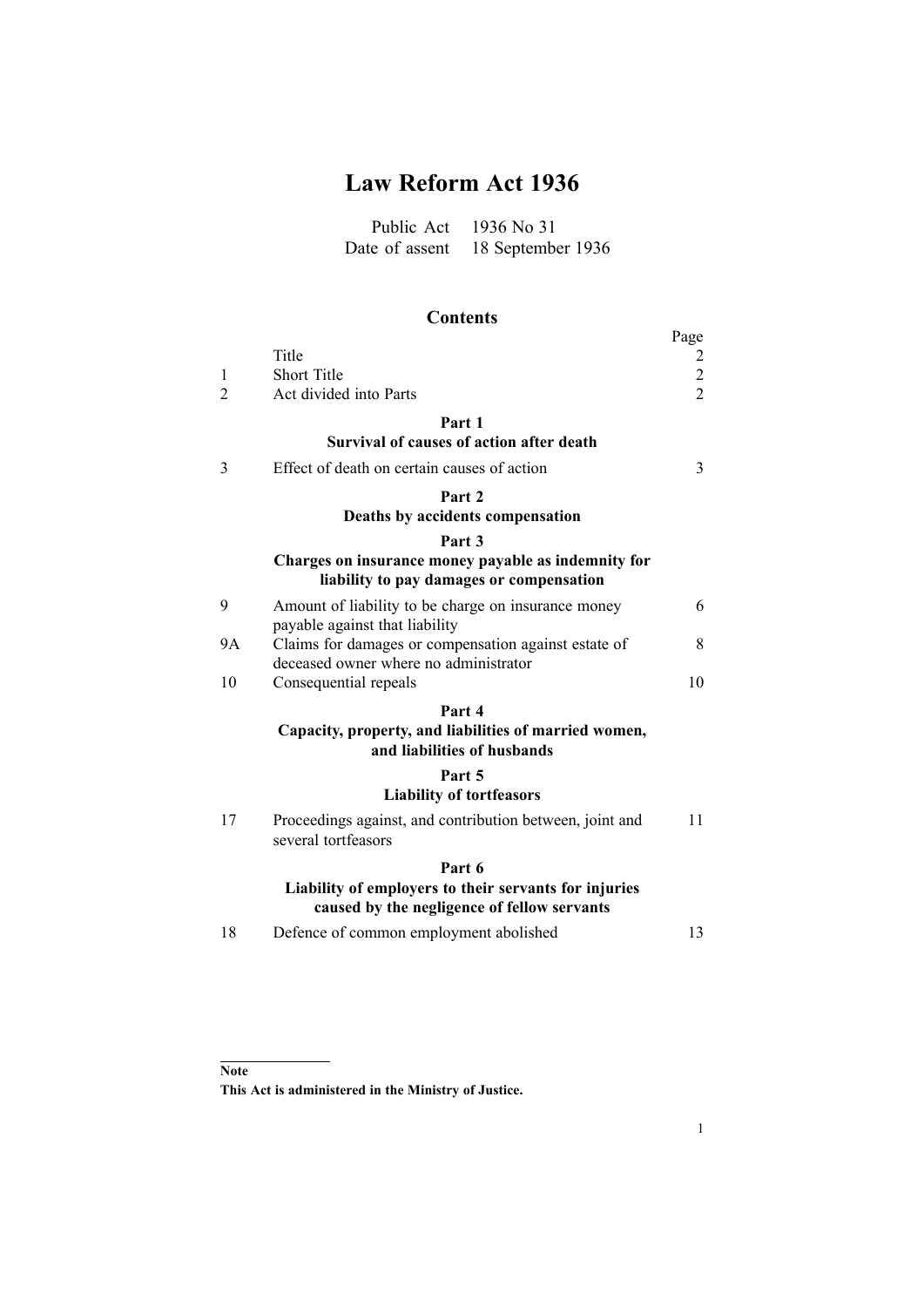#### <span id="page-1-0"></span>**[Part](#page-12-0) [7](#page-12-0) [Covenants](#page-12-0) in leases not to assign or underlet without [consent](#page-12-0) of lessor**

#### **[Schedule](#page-12-0)** [13](#page-12-0)

**An Act to effect reforms in the law relating to—**

- **(1) the effect of death in relation to causes of action;**
- **(2) the payment of compensation under the Deaths by Accidents Compensation Act 1908;**
- **(3) charges on insurance money payable as indemnity for liability to pay damages or compensation;**
- **(4) the capacity, property, and liabilities of married women, and the liabilities of husbands;**
- **(5) proceedings against and contributions between tortfeasors;**
- **(6) the liability of employers to their servants for injuries caused by the negligence of fellow servants; and**
- **(7) covenants in leases not to assign or underlet without consent of lessor**

#### **1 Short Title**

This Act may be cited as the Law Reform Act 1936.

#### **2 Act divided into Parts**

This Act is divided into Parts as follows:

- •Part [1—](#page-2-0)Survival of Causes of Action After Death.
- •Part [2—](#page-5-0)Deaths by Accidents Compensation.
- • Part [3—](#page-5-0)Charges on Insurance Money Payable as Indemnity for Liability to Pay Damages or Compensation.
- • Part [4—](#page-9-0)Capacity, Property, and Liabilities of Married Women, and Liabilities of Husbands.
- •Part [5](#page-10-0)—Liability of Tortfeasors.
- • Part [6](#page-12-0)—Liability of Employers to Their Servants for Injuries Caused by the Negligence of Fellow Servants.

Reprinted as at 3 September 2007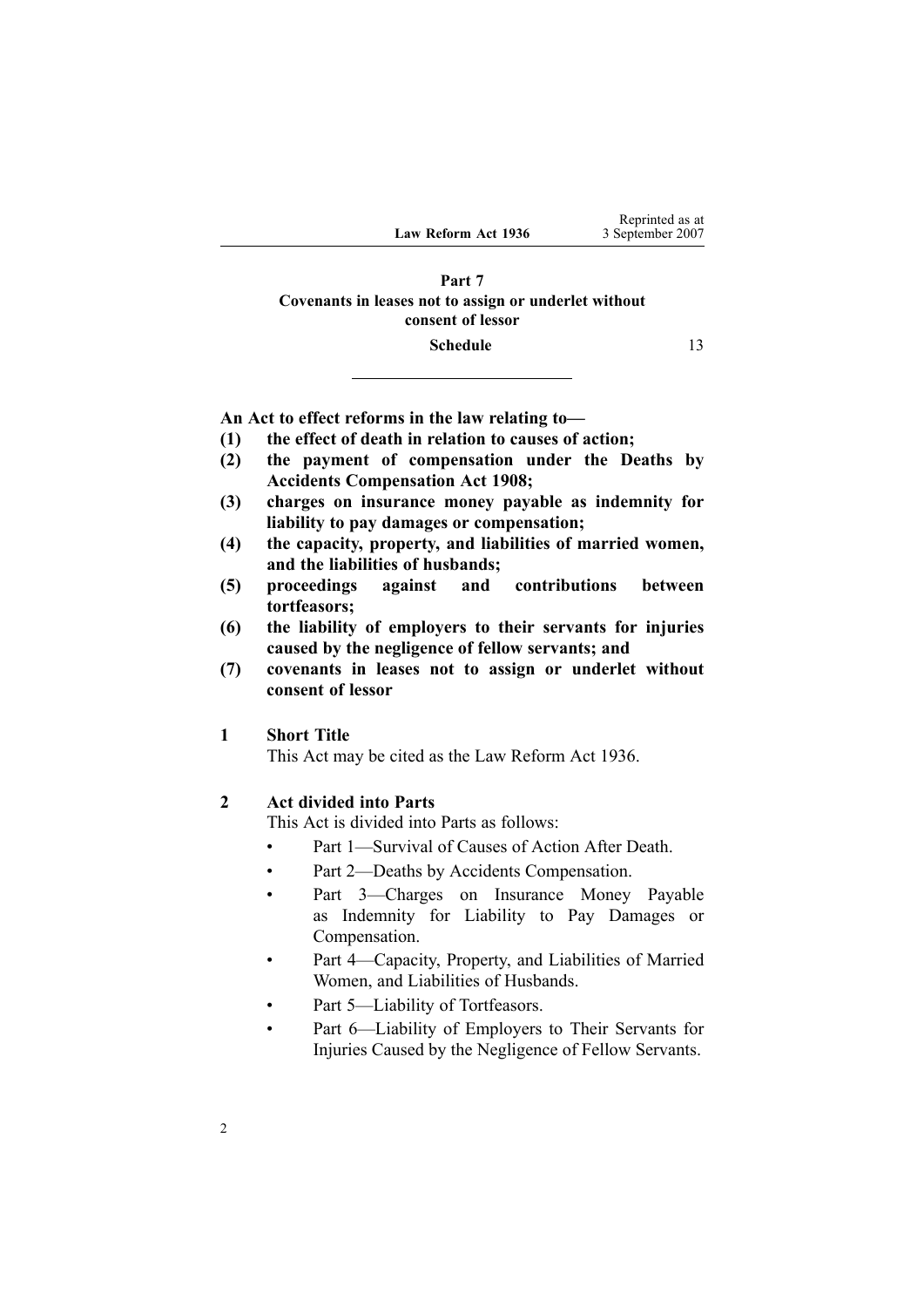<span id="page-2-0"></span>•

 Part [7—](#page-12-0)Covenants in Leases Not to Assign or Underlet Without Consent of Lessor.

## **Part 1 Survival of causes of action after death**

#### **3 Effect of death on certain causes of action**

(1) Subject to the provisions of this Part of this Act, on the death of any person after the passing of this Act all causes of action subsisting against or vested in him shall survive against or, as the case may be, for the benefit of his estate:

Provided that this subsection shall not apply to causes of action for defamation or for inducing one spouse to leave or remain apar<sup>t</sup> from the other.

- (2) Where <sup>a</sup> cause of action survives as aforesaid for the benefit of the estate of <sup>a</sup> deceased person, the damages recoverable for the benefit of the estate of that person—
	- (a) Shall not include any exemplary damages: (b)
	- (c) Where the death of that person has been caused by the act or omission which gives rise to the cause of action, shall be calculated without reference to any loss or gain to his estate consequen<sup>t</sup> on his death, excep<sup>t</sup> that <sup>a</sup> sum in respec<sup>t</sup> of funeral expenses may be included:
	- (d) Shall not include any damages for the loss of earnings of the person relating to the period when, but for the death of the person, he or she would have been likely to receive earnings from his or her employment or other occupation.
- (3) No proceedings shall be maintainable in respec<sup>t</sup> of <sup>a</sup> cause of action in tort which by virtue of this Part of this Act has survived against the estate of <sup>a</sup> deceased person, unless either—
	- (a) Proceedings against him in respec<sup>t</sup> of that cause of action were pending at the date of his death; or
	- (b) The cause of action arose not earlier than 2 years before his death and proceedings are taken in respec<sup>t</sup> thereof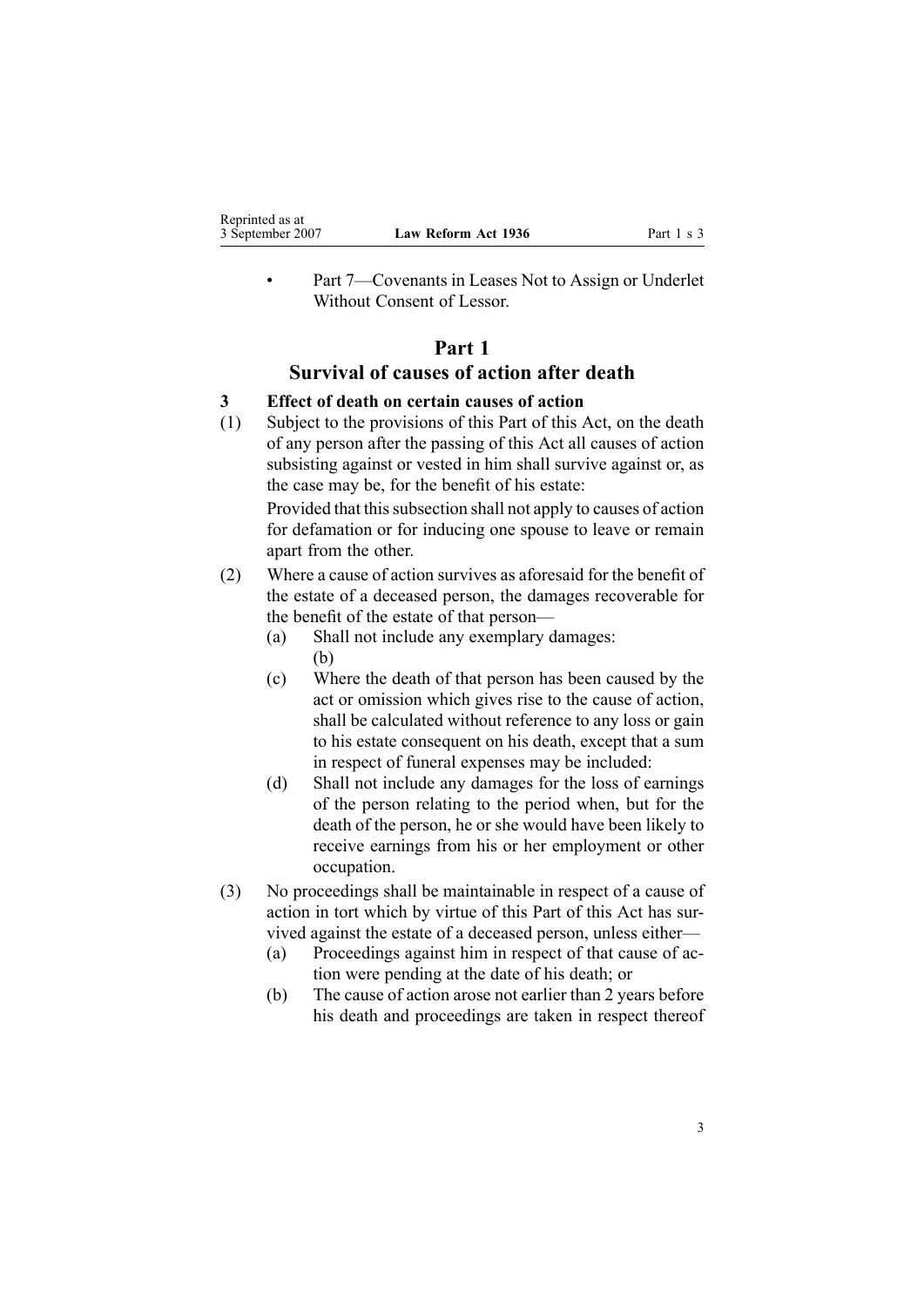not later than 12 months after his personal representative took out representation:

Provided that no such proceedings shall be maintainable unless notice in writing giving reasonable information of the circumstances upon which the proceedings will be based and the name and address of the prospective plaintiff and of his solicitor or agen<sup>t</sup> (if any) in the matter is given by the prospective plaintiff to the personal representative of the deceased person as soon as practicable after the personal representative took out representation.

- (3A) Notwithstanding anything in subsection [\(3\)](#page-2-0) of this section, application may be made to the Court, after notice to the personal representative, for leave to bring the proceedings at any time before the expiration of 6 years after the date when the cause of action arose, whether or not notice has been given to the personal representative under subsection [\(3\)](#page-2-0) of this section; and the Court may, if it thinks it is just to do so, gran<sup>t</sup> leave accordingly, subject to such conditions (if any) as it thinks it is just to impose, where it considers that the failure to give the notice or the delay in bringing the proceedings, as the case may be, was occasioned by mistake or by any other reasonable cause or that the personal representative was not materially prejudiced in his defence or otherwise by the failure or delay. No distribution of any par<sup>t</sup> of the estate of the deceased made before the date of the giving of the notice of the intended application shall be disturbed by reason of the application or of an order made thereon.
- (4) Where damage has been suffered by reason of any act or omission in respec<sup>t</sup> of which <sup>a</sup> cause of action would have subsisted against any person if that person had not died before or at the same time as the damage was suffered, there shall be deemed, for the purposes of this Part of this Act, to have been subsisting against him before his death such cause of action in respec<sup>t</sup> of that act or omission as would have subsisted if he had died after the damage was suffered.
- (5) The rights conferred by this Part of this Act for the benefit of the estates of deceased personsshall be in addition to and not in derogation of any rights conferred by the Deaths by [Accidents](http://www.legislation.govt.nz/pdfLink.aspx?id=DLM265835) [Compensation](http://www.legislation.govt.nz/pdfLink.aspx?id=DLM265835) Act 1952, and so much of this Part of this Act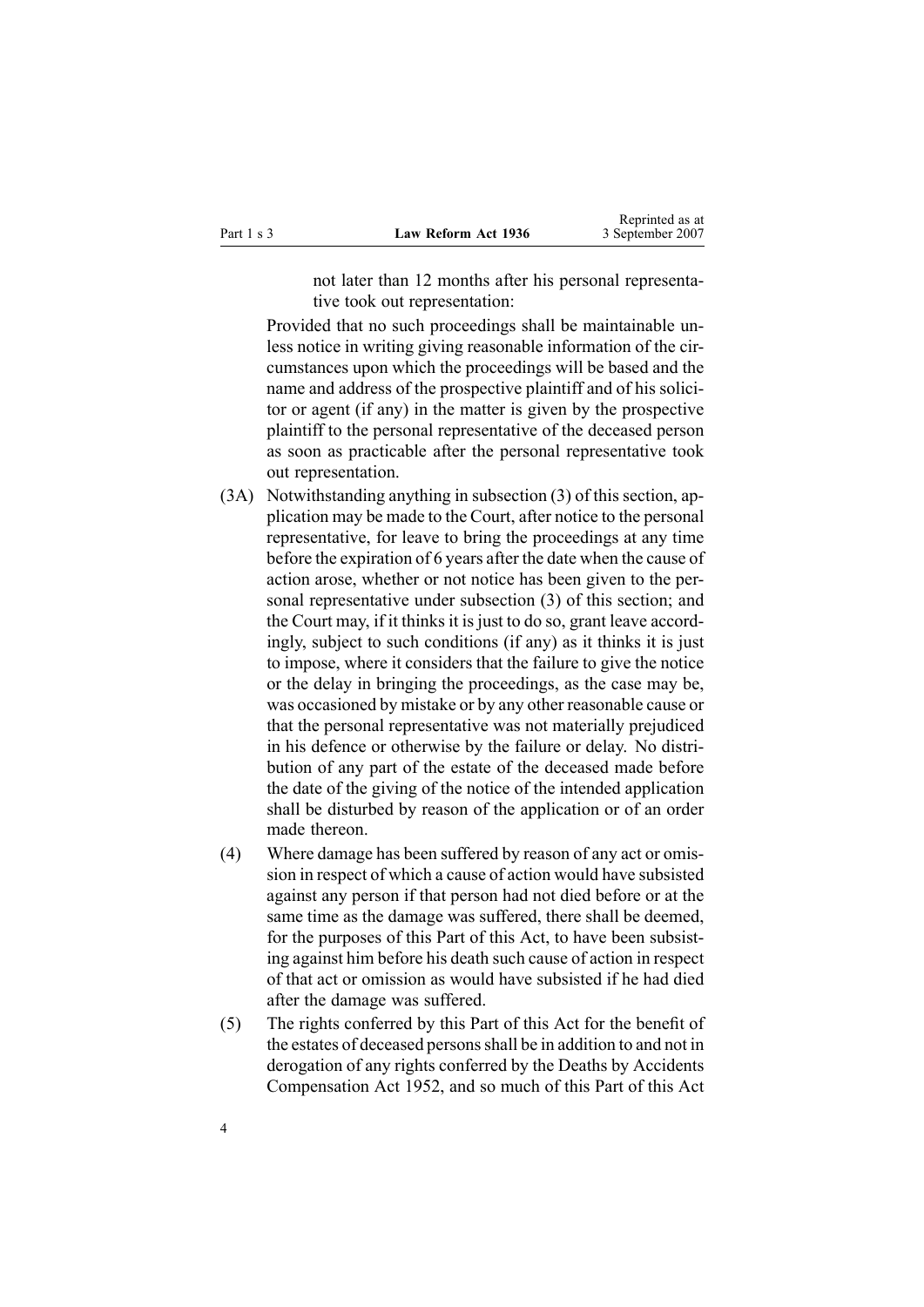as relates to causes of action against the estates of deceased persons shall apply in relation to causes of action under that Act.

(6)

- (7) No contract of insurance entered into under the Motor Vehicles Insurance (Third Party Risks) Act 1928 in respect of any period before the 1st day of June 1937, shall, notwithstanding anything to the contrary in that Act, be deemed to indemnify the insured—
	- (a) Against liability to pay damages in respec<sup>t</sup> of any pain or suffering caused to any person by reason of any act or omission that has caused his death:
	- (b) Against liability to pay damages in respec<sup>t</sup> of any cause of action which by virtue of this Part of this Act has survived for the benefit of the estate of <sup>a</sup> deceased person unless proceedings in respec<sup>t</sup> of that cause of action were pending at the date of his death or proceedings are taken in respec<sup>t</sup> of the cause of action not later than 12 months after his personal representative took out representation.
- (8) This section is subject to sections 394 and 395 of the Accident Insurance Act 1998.

In subsection (1) the proviso was substituted for the original proviso by section [6\(2\)](http://www.legislation.govt.nz/pdfLink.aspx?id=DLM434483) of the Domestic Actions Act 1975.

Subsection (2)(b) was repealed by section [6\(3\)](http://www.legislation.govt.nz/pdfLink.aspx?id=DLM434483) Domestic Actions Act 1975.

Subsection (2)(d) was inserted, as from 2 September 1996, by section [2\(1\)](http://www.legislation.govt.nz/pdfLink.aspx?id=DLM406899) Law Reform Amendment Act 1996 (1996 No 130). *See* section [2\(2\)](http://www.legislation.govt.nz/pdfLink.aspx?id=DLM406899) of that Act as to the transitional provisions.

In subsection  $(3)(b)$  the words "earlier than 2 years" were substituted for the words "earlier than <sup>12</sup> months" by section [35\(2\)](http://www.legislation.govt.nz/pdfLink.aspx?id=DLM262646) of the Limitation Act 1950.

In subsection  $(3)(b)$  the proviso was added by section  $2(1)$  of the Law Reform Amendment Act 1955.

Subsection (3A) was inserted by section 2(2) of the Law Reform Amendment Act 1955.

In subsection (5) the Deaths by Accidents Compensation Act 1952 has been substituted for the repealed Deaths by Accidents Compensation Act 1908.

Subsection (6) was repealed, as from 1 January 1971, by section [171\(1\)](http://www.legislation.govt.nz/pdfLink.aspx?id=DLM384126) Insolvency Act 1967. *See* SR 1970/244.

Subsection (8) was added by section 184 of the Accident Compensation Act 1972, which came into force on 1 April 1973 *See* SR 1973/290.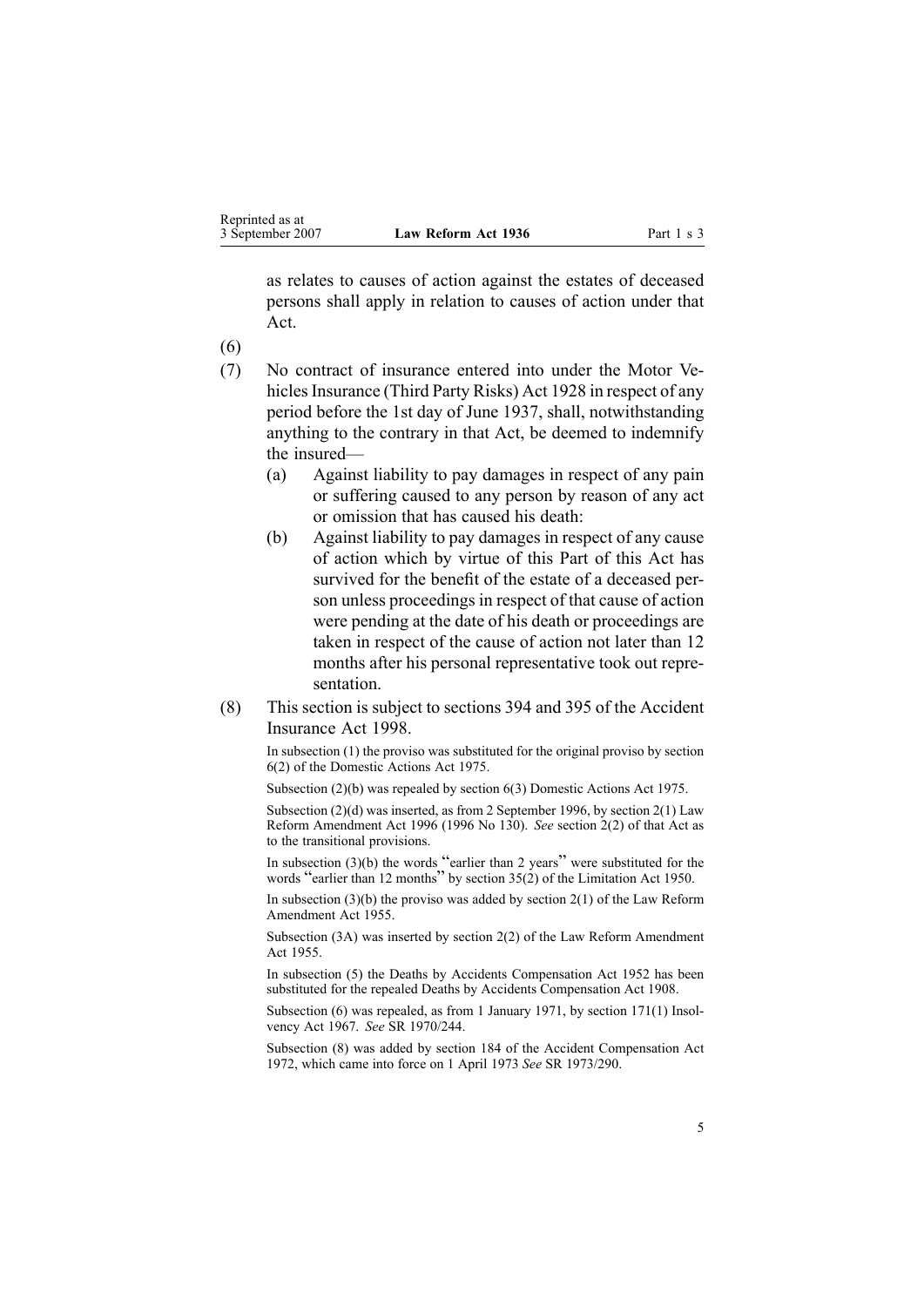| Law Reform Act 1936 |  |
|---------------------|--|
|                     |  |

A reference to section 27 of the Accident Compensation Act 1982 was substituted, as from 1 April 1983, for a reference to section 5 of the Accident Compensation Act 1972 pursuan<sup>t</sup> to section 122(1) Accident Compensation Act 1982 (1982 No 181). That reference was in turn substituted, as from 1 July 1992, by <sup>a</sup> reference to section 14 Accident Rehabilitation and Compensation Insurance Act 1992 pursuan<sup>t</sup> to section 179(1) Accident Rehabilitation and Compensation Insurance Act 1992 (1992 No 13). That reference was in turn substituted, as from 1 July 1999, by <sup>a</sup> reference to sections 394 and 395 of the Accident Insurance Act 1998 pursuan<sup>t</sup> to section 417(1) Accident Insurance Act 1998 (1998 No 114).

Reprinted as at September 2007

# **Part 2 Deaths by accidents compensation**

Section 4 was repealed by section [23\(1\)](http://www.legislation.govt.nz/pdfLink.aspx?id=DLM265898) Deaths by Accidents Compensation Act 1952.

Section 5 was repealed by section [23\(1\)](http://www.legislation.govt.nz/pdfLink.aspx?id=DLM265898) Deaths by Accidents Compensation Act 1952.

Section 6 was repealed by section [23\(1\)](http://www.legislation.govt.nz/pdfLink.aspx?id=DLM265898) Deaths by Accidents Compensation Act 1952.

Section 7 was repealed by section [23\(1\)](http://www.legislation.govt.nz/pdfLink.aspx?id=DLM265898) Deaths by Accidents Compensation Act 1952.

**8**

**4**

**5**

**6**

**7**

Section 8 was repealed by section [23\(1\)](http://www.legislation.govt.nz/pdfLink.aspx?id=DLM265898) Deaths by Accidents Compensation Act 1952.

## **Part 3**

# **Charges on insurance money payable as indemnity for liability to pay damages or compensation**

## **9 Amount of liability to be charge on insurance money payable against that liability**

(1) If any person (hereinafter in this Part of this Act referred to as the insured) has, whether before or after the passing of this Act, entered into <sup>a</sup> contract of insurance by which he is indemnified against liability to pay any damages or compensation, the amount of his liability shall, on the happening of the event giving rise to the claim for damages or compensation,

<span id="page-5-0"></span>**Part 2 s 4**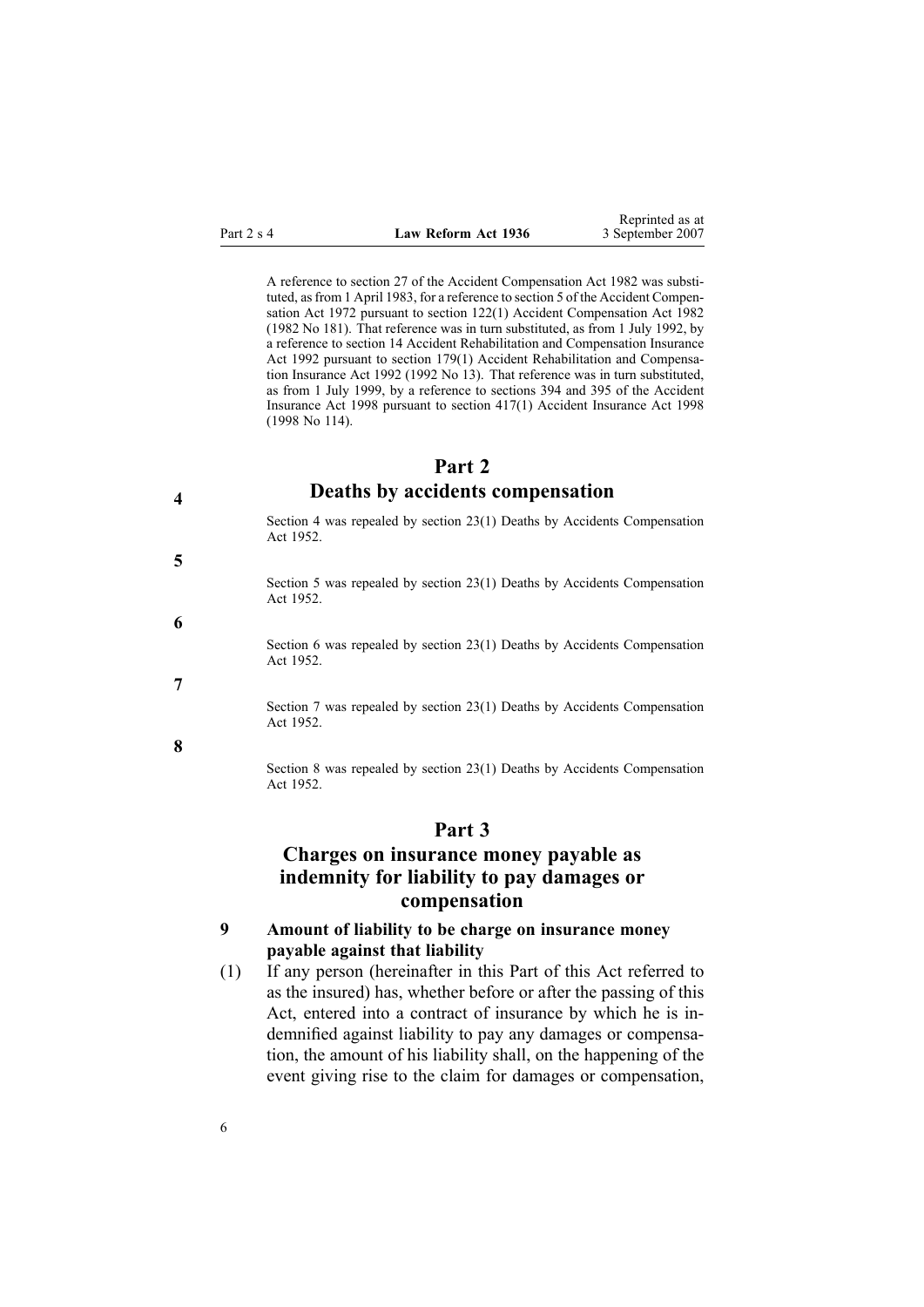| Reprinted as at  |                     |
|------------------|---------------------|
| 3 September 2007 | Law Reform Act 1936 |

and notwithstanding that the amount of such liability may not then have been determined, be <sup>a</sup> charge on all insurance money that is or may become payable in respec<sup>t</sup> of that liability.

- (2) If, on the happening of the event giving rise to any claim for damages or compensation as aforesaid, the insured has died insolvent or is bankrupt or, in the case of <sup>a</sup> corporation, is being wound up, or if any subsequent bankruptcy or winding up of the insured is deemed to have commenced not later than the happening of that event, the provisions of the last preceding subsection shall apply notwithstanding the insolvency, bankruptcy, or winding up of the insured.
- (3) Every charge created by thissection shall have priority over all other charges affecting the said insurance money, and where the same insurance money is subject to 2 or more charges by virtue of this Part of this Act those charges shall have priority between themselves in the order of the dates of the events out of which the liability arose, or, if such charges arise out of events happening on the same date, they shall rank equally between themselves.
- (4) Every such charge as aforesaid shall be enforceable by way of an action against the insurer in the same way and in the same Court as if the action were an action to recover damages or compensation from the insured; and in respec<sup>t</sup> of any such action and of the judgment given therein the parties shall, to the extent of the charge, have the same rights and liabilities, and the Court shall have the same powers, as if the action were against the insured:

Provided that, except where the provisions of subsection  $(2)$  of this section apply, no such action shall be commenced in any Court excep<sup>t</sup> with the leave of that Court.

- (5) Such an action may be brought although judgment has been already recovered against the insured for damages or compensation in respec<sup>t</sup> of the same matter.
- (6) Any paymen<sup>t</sup> made by an insurer under the contract of insurance without actual notice of the existence of any such charge shall to the extent of that paymen<sup>t</sup> be <sup>a</sup> valid discharge to the insurer, notwithstanding anything in this Part of this Act contained.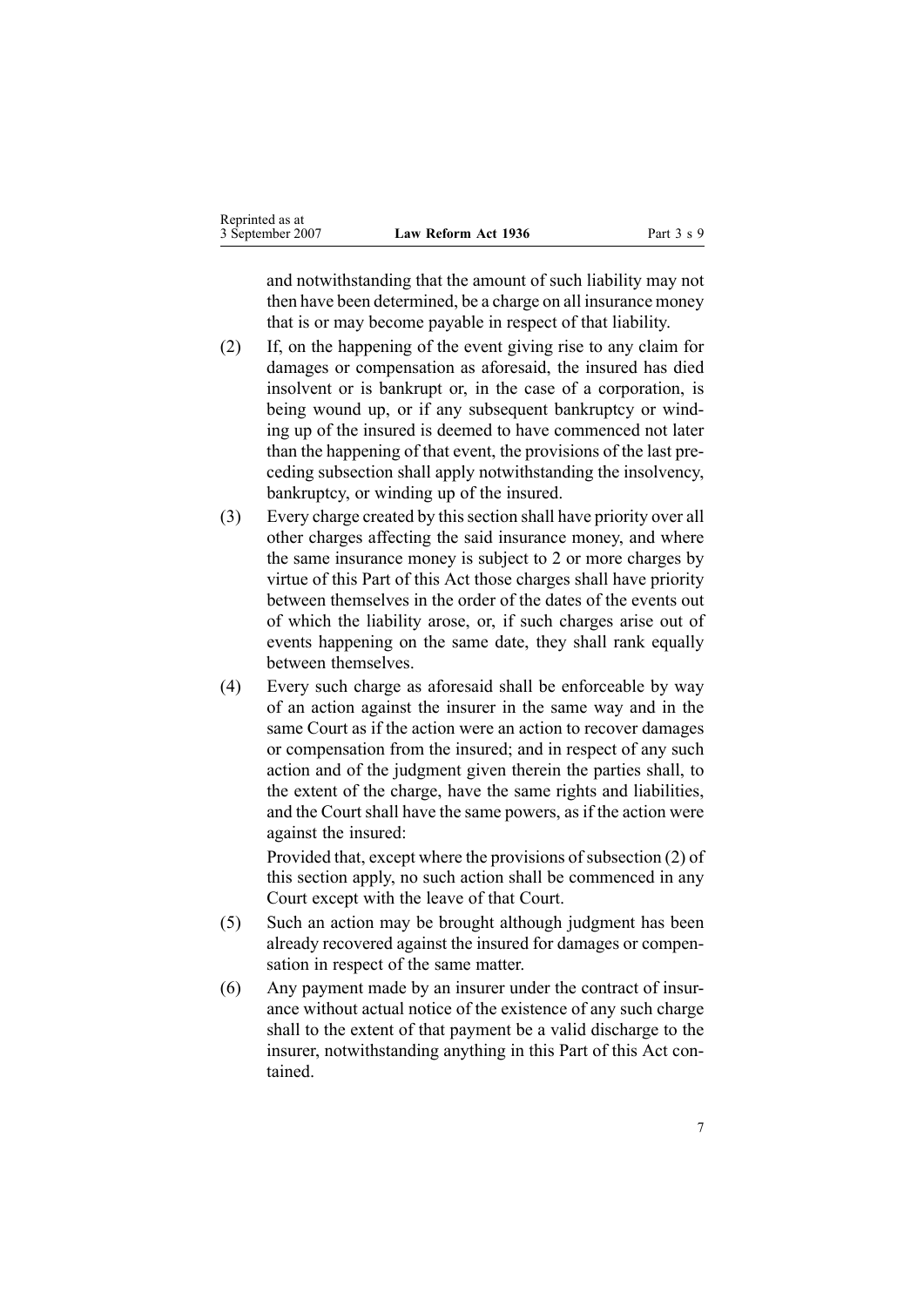<span id="page-7-0"></span>(7) No insurershall be liable under this Part of this Act for any sum beyond the limits fixed by the contract of insurance between himself and the insured.

## **9A Claims for damages or compensation against estate of deceased owner where no administrator**

- (1) Where—
	- (a) Any person desires to claim damages or compensation on account of any event, whether happening before or after the commencement of this section, in respec<sup>t</sup> of which <sup>a</sup> contract of insurance was in force at the time of the happening of the event indemnifying the insured from liability in respec<sup>t</sup> of those damages or that compensation; and
	- (b) The insured is deceased and there is in New Zealand no administrator within the meaning of the [Administration](http://www.legislation.govt.nz/pdfLink.aspx?id=DLM392629) Act [1969](http://www.legislation.govt.nz/pdfLink.aspx?id=DLM392629) of the estate of the insured,—

the person desiring to claim those damages or that compensation may give notice in writing to the insurer requiring the insurer to nominate some person to be the defendant in place of the insured in any action proposed to be brought in any Court claiming those damages or that compensation.

- (2) Within 14 days after the service on the insurer of such <sup>a</sup> notice, the insurer may, by notice in writing served on the claimant, nominate some person (with his consent) to be the defendant in the proposed action, and thereupon the claimant may sue the defendant so nominated, describing him as the administrator *ad litem* of the estate of the insured.
- (3) If within the said period of 14 days the insurer does not nominate <sup>a</sup> defendant as aforesaid, the Court in which an action claiming those damages or that compensation is intended to be commenced may, on the application of the claimant, appoint Public Trust to be the administrator *ad litem* of the estate of the insured for the purposes of the intended action, and it shall be the duty of Public Trust to act as such.
- (4) Where any such appointment is made, the claimant may sue Public Trust, describing it as the administrator *ad litem* of the estate of the insured.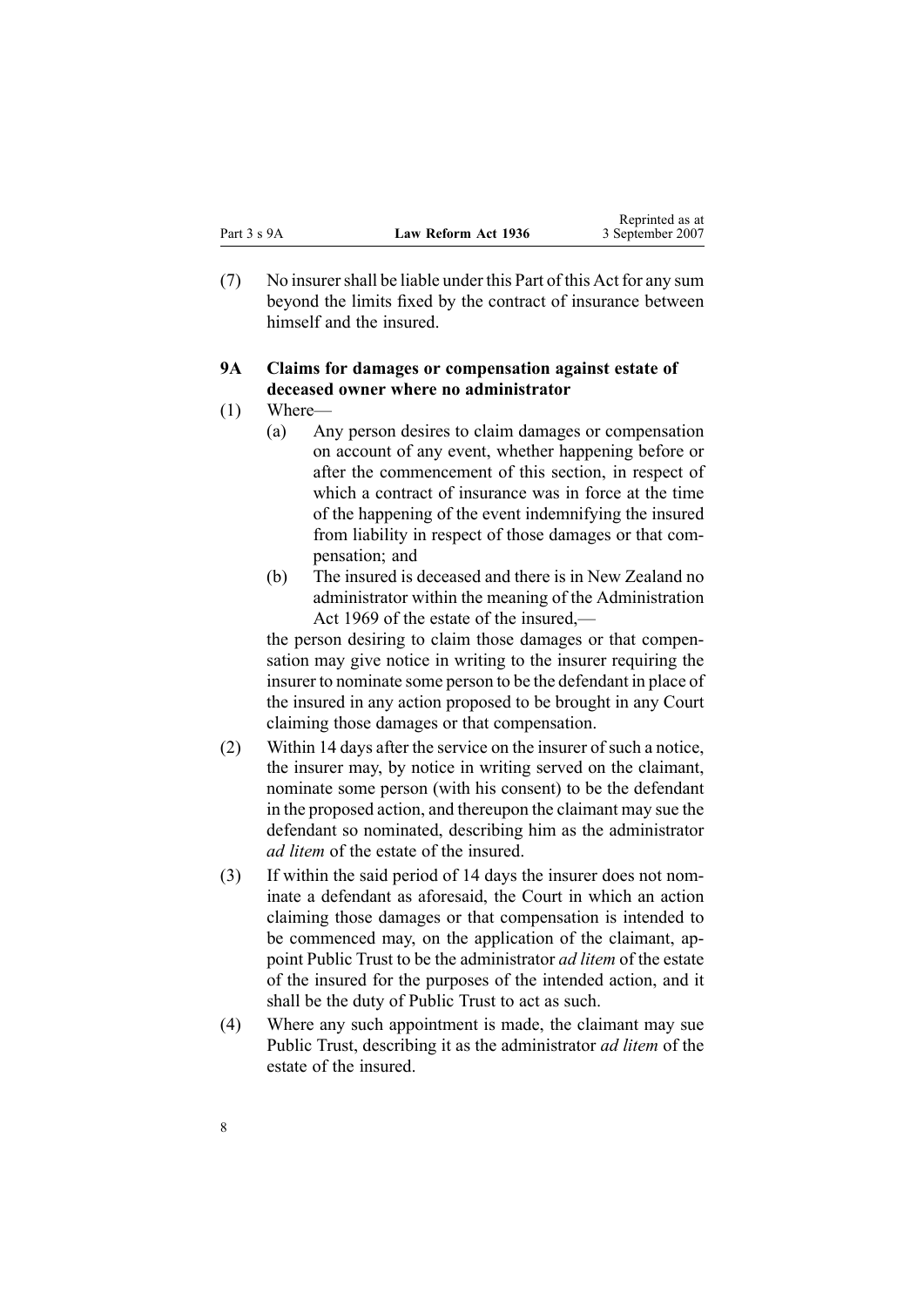| Reprinted as at<br>3 September 2007 | Law Reform Act 1936 |
|-------------------------------------|---------------------|
|-------------------------------------|---------------------|

(5) The person nominated asthe defendant by the insurer or, asthe case may be, Public Trust shall be indemnified by the insurer in respec<sup>t</sup> of any judgment against it (including the costs of the action and any costs awarded under subsection [\(6\)](#page-7-0) of this section), and also in respec<sup>t</sup> of all costs and expenses reasonably incurred by it in or in connection with the action irrespective of the result of the action, and, in the case of Public Trust, shall be entitled to recover from the insurer reasonable remuneration for its services:

Provided that, where in any such action the plaintiff obtains judgment against the administrator *ad litem*, the judgment shall not be enforceable against the administrator *ad litem* by execution or otherwise excep<sup>t</sup> to the extent to which the insured was entitled to be indemnified by the insurer under the contract of insurance, and, to the extent to which the judgment is not so enforceable, the amount thereof shall be deemed to be <sup>a</sup> liability of the estate (if any) of the insured, and shall be enforceable accordingly against that estate.

- (6) Where in any action against Public Trust as administrator *ad litem* the plaintiff recovers judgment, the Court may award the plaintiff his costs of and incidental to the order appointing Public Trust as such administrator.
- (7) No appointment or nomination of an administrator *ad litem* under this section shall confer any rights or impose any obligations on Public Trust or on the person so nominated in respec<sup>t</sup> of any other assets of the estate of the insured or any liabilities in connection with that estate.

Section 9A was inserted by section 2 Law Reform Amendment Act 1957.

Section 9A was amended, as from 1 March 2002, by section [170\(1\)](http://www.legislation.govt.nz/pdfLink.aspx?id=DLM124529) Public Trust Act <sup>2001</sup> (2001 No 100) by substituting the words "Public Trust" for the words "the Public Trustee" wherever they occur. *See* clause [2](http://www.legislation.govt.nz/pdfLink.aspx?id=DLM109325) [Public](http://www.legislation.govt.nz/pdfLink.aspx?id=DLM109320) Trust Act [Commencement](http://www.legislation.govt.nz/pdfLink.aspx?id=DLM109320) Order 2002 (SR 2002/11).

In subsection (1)(b) the Administration Act 1969, being the corresponding enactment in force, has been substituted for the repealed Administration Act 1952.

Subsection (4) was amended, as from 1 March 2002, by section [170\(1\)](http://www.legislation.govt.nz/pdfLink.aspx?id=DLM124529) Public Trust Act 2001 (2001 No 100) by substituting the word " $\tilde{t}$ " for the word "him" *See* clause [2](http://www.legislation.govt.nz/pdfLink.aspx?id=DLM109325) Public Trust Act [Commencement](http://www.legislation.govt.nz/pdfLink.aspx?id=DLM109320) Order 2002 (SR 2002/11).

Subsection (5) was amended, as from 1 March 2002, by section [170\(1\)](http://www.legislation.govt.nz/pdfLink.aspx?id=DLM124529) Public Trust Act <sup>2001</sup> (2001 No 100) by substituting the word "it's" for the word "his". *See* clause [2](http://www.legislation.govt.nz/pdfLink.aspx?id=DLM109325) Public Trust Act [Commencement](http://www.legislation.govt.nz/pdfLink.aspx?id=DLM109320) Order <sup>2002</sup> (SR 2002/11).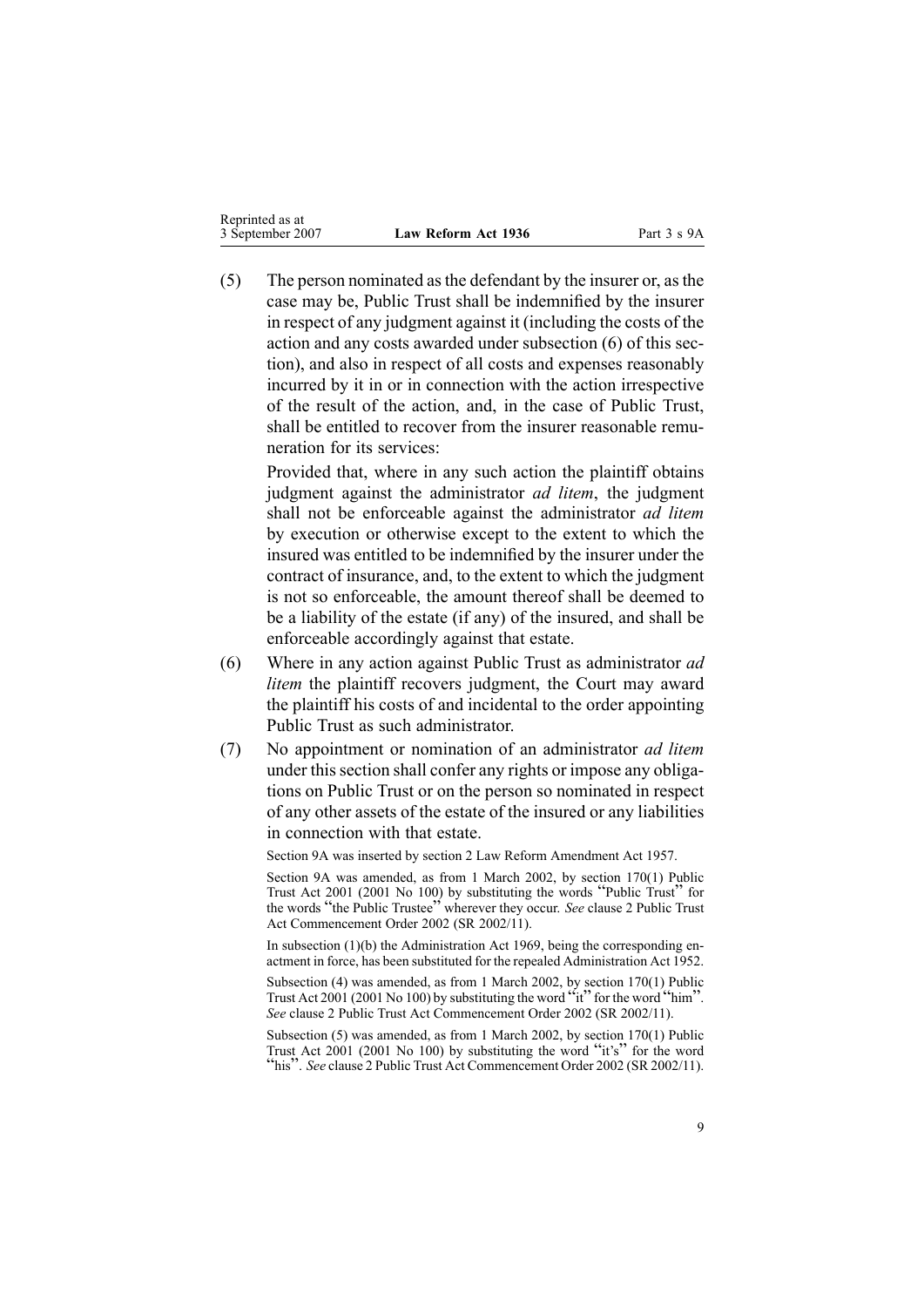<span id="page-9-0"></span>Subsection (5) was amended, as from 1 March 2002 by substituting the word "it" for the word "him". This change was made without specific authority, but accords with the change made by section [170\(1\)](http://www.legislation.govt.nz/pdfLink.aspx?id=DLM124529) Public Trust Act 2001 (2001 No 100) to subsection (4). *See* clause [2](http://www.legislation.govt.nz/pdfLink.aspx?id=DLM109325) Public Trust Act [Commencement](http://www.legislation.govt.nz/pdfLink.aspx?id=DLM109320) Order [2002](http://www.legislation.govt.nz/pdfLink.aspx?id=DLM109320) (SR 2002/11).

#### **10 Consequential repeals**

Section 48 of the Workers' Compensation Act 1922 and section 10 of the Motor Vehicles Insurance (Third Party Risks) Act 1928 are hereby consequentially repealed:

Provided that where the event giving rise to <sup>a</sup> claim for damages or compensation happens before the passing of this Act all rights under those sections, whether accrued on the passing of this Act or subsequently accruing, shall subsist for the benefit of the person having the claim.

# **Part 4**

# **Capacity, property, and liabilities of married women, and liabilities of husbands**

|    |     | Section 11 was repealed by section 27(1) Married Women's Property Act 1952.                   |  |
|----|-----|-----------------------------------------------------------------------------------------------|--|
| 12 |     |                                                                                               |  |
|    |     | Section 12 was repealed by section 27(1) Married Women's Property Act 1952.                   |  |
| 13 |     |                                                                                               |  |
|    |     | Section 13 was repealed by section 27(1) Married Women's Property Act 1952.                   |  |
| 14 |     |                                                                                               |  |
|    |     | Section 14 was repealed by section 27(1) Married Women's Property Act 1952.                   |  |
| 15 |     |                                                                                               |  |
|    |     | Section 15 was repealed by section 27(1) Married Women's Property Act 1952.                   |  |
|    | 16  |                                                                                               |  |
|    | (1) |                                                                                               |  |
|    | (2) |                                                                                               |  |
|    | (3) |                                                                                               |  |
|    | (4) |                                                                                               |  |
|    | (5) |                                                                                               |  |
|    |     | Subsection $(1)$ was repealed by section $27(1)$ of the Married Women's Property<br>Act 1952. |  |

**11**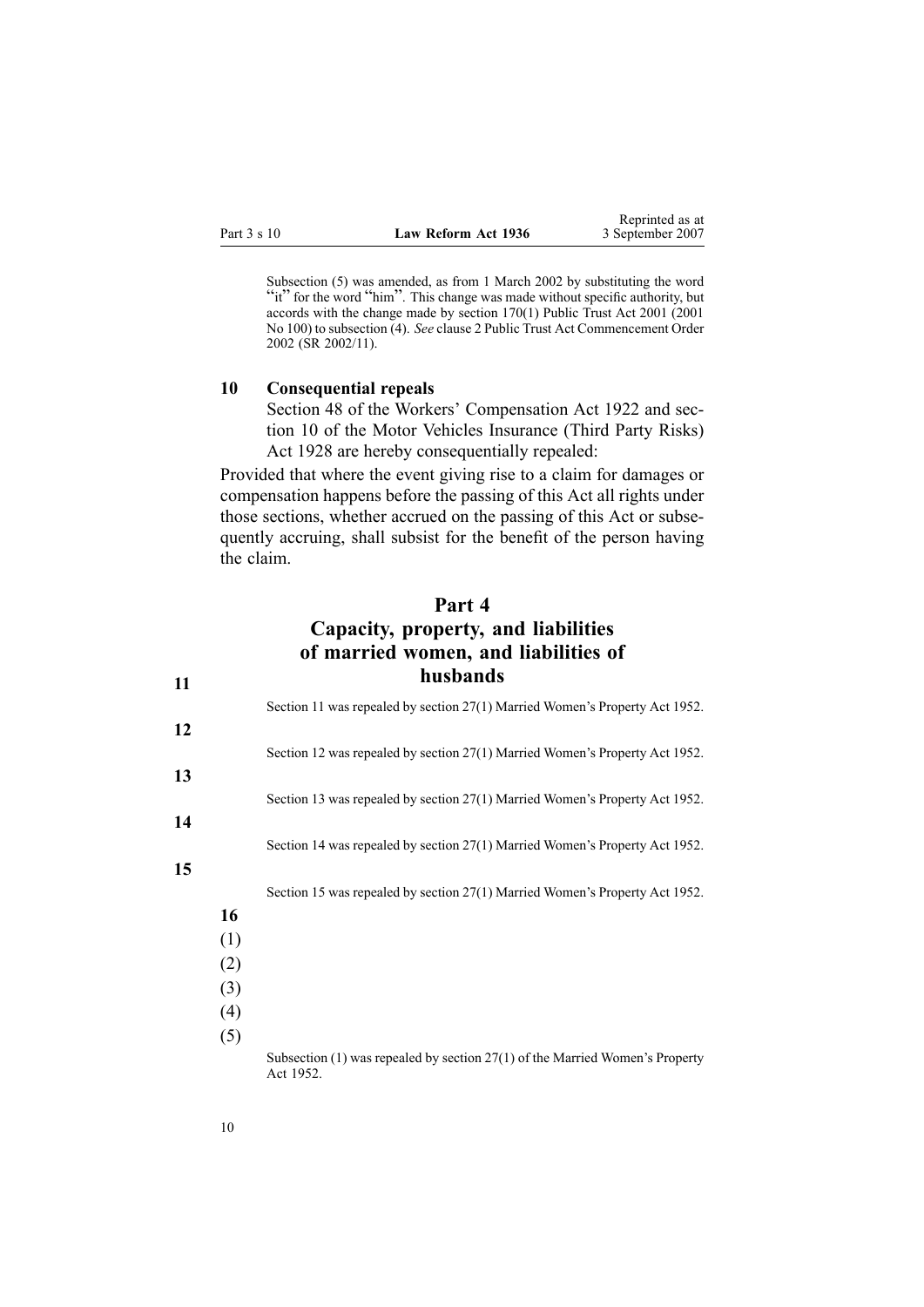<span id="page-10-0"></span>Subsection (2) was repealed by section [171\(1\)](http://www.legislation.govt.nz/pdfLink.aspx?id=DLM384126) of the Insolvency Act 1967 from 1 January 1971. *See* SR 1970/244.

Subsection (3) was repealed by section 68(2)(c) of the Copyright Act 1962.

Subsection (4) was impliedly repealed by section 134(1) of the Domestic Proceedings Act 1968.

Subsection (5) was repealed by section 90(1) of the Matrimonial Proceedings Act 1963.

## **Part 5**

## **Liability of tortfeasors**

- **17 Proceedings against, and contribution between, joint and several tortfeasors**
- (1) Where damage is suffered by any person as <sup>a</sup> result of <sup>a</sup> tort (whether <sup>a</sup> crime or not)—
	- (a) Judgment recovered against any tortfeasor liable in respec<sup>t</sup> of that damage shall not be <sup>a</sup> bar to an action against any other person who would, if sued, have been liable as <sup>a</sup> joint tortfeasor in respec<sup>t</sup> of the same damage:
	- (b) If more than one action is brought in respec<sup>t</sup> of that damage by or on behalf of the person by whom it was suffered, or for the benefit of the estate, or of the wife, husband, civil union partner, de facto partner, parent, or child of that person, against tortfeasors liable in respec<sup>t</sup> of the damage (whether as joint tortfeasors or otherwise), the sums recoverable under the judgments given in those actions by way of damages shall not in the aggregate exceed the amount of the damages awarded by the judgment first given; and in any of those actions, other than that in which judgment is first given, the plaintiff shall not be entitled to costs unless the Court is of opinion that there was reasonable ground for bringing the action:
	- (c) Any tortfeasor liable in respec<sup>t</sup> of that damage may recover contribution from any other tortfeasor who is, or would if sued in time have been, liable in respec<sup>t</sup> of the same damage, whether as <sup>a</sup> joint tortfeasor or otherwise, so, however, that no person shall be entitled to recover contribution under this section from any person entitled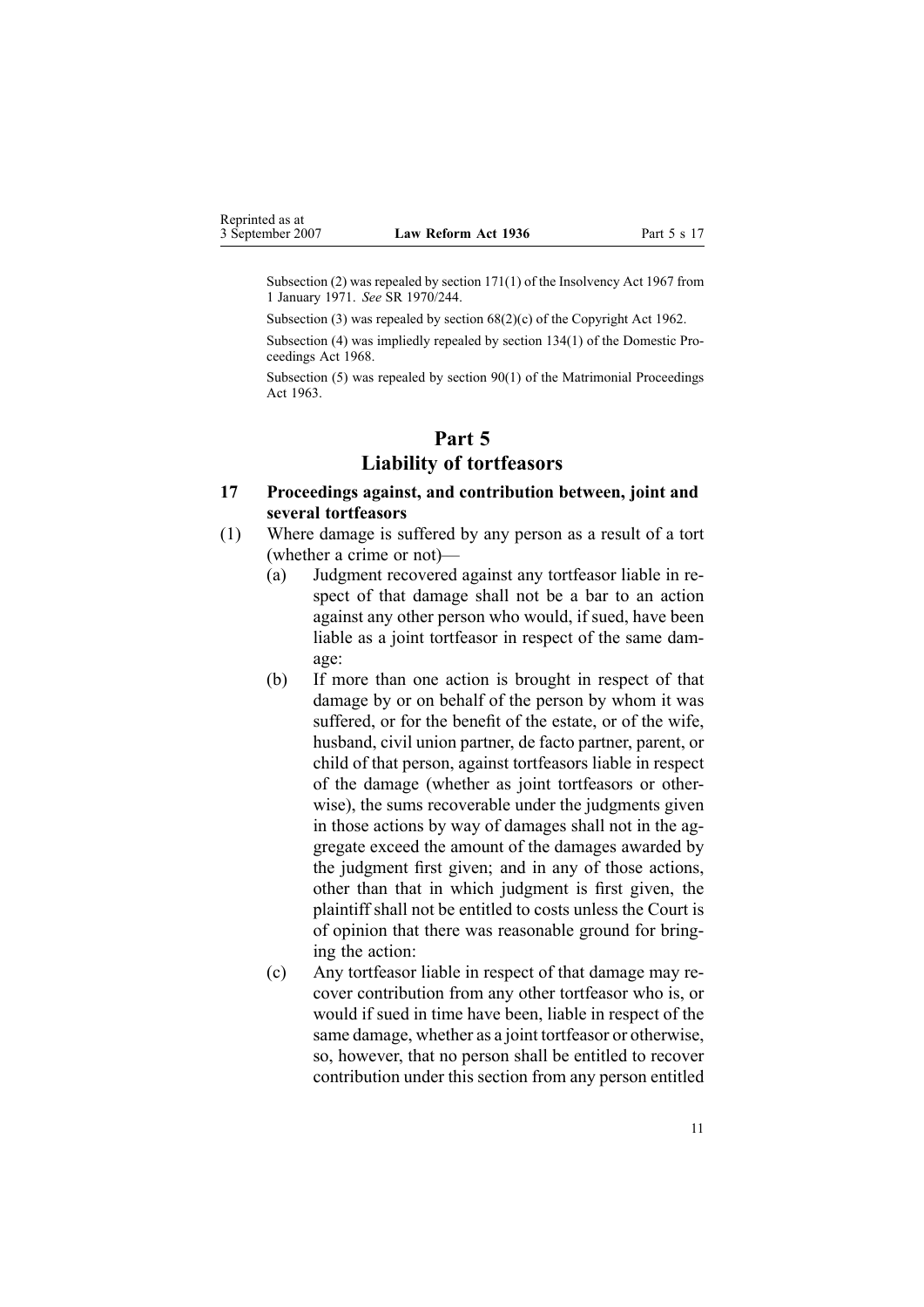|             |                     | would as a       |
|-------------|---------------------|------------------|
| Part 5 s 17 | Law Reform Act 1936 | 3 September 2007 |

to be indemnified by him in respec<sup>t</sup> of the liability in respec<sup>t</sup> of which the contribution is sought.

Reprinted as at

- (1A)
- (2) In any proceedings for contribution under this section the amount of the contribution recoverable from any person shall be such as may be found by the Court to be just and equitable having regard to the extent of that person's responsibility for the damage; and the Court shall have power to exemp<sup>t</sup> any person from liability to make contribution, or to direct that the contribution to be recovered from any person shall amount to <sup>a</sup> complete indemnity.
- (3) For the purposes of this section—
	- (a) The expressions "parent" and "child" have the same meanings as they have for the purposes of the [Deaths](http://www.legislation.govt.nz/pdfLink.aspx?id=DLM265835) by Accidents [Compensation](http://www.legislation.govt.nz/pdfLink.aspx?id=DLM265835) Act 1952:
	- (b) The reference in this section to "the judgment first given" shall, in <sup>a</sup> case where that judgment is reversed on appeal, be construed as <sup>a</sup> reference to the judgment first given which is not so reversed, and, in <sup>a</sup> case where <sup>a</sup> judgment is varied on appeal, be construed as <sup>a</sup> reference to that judgment as so varied.
- (4) Nothing in this section shall—
	- (a) Affect any criminal proceedings against any person in respec<sup>t</sup> of any wrongful act; or
	- (b) Render enforceable any agreemen<sup>t</sup> for indemnity which would not have been enforceable if this section had not been passed.
- (5) Section [94](http://www.legislation.govt.nz/pdfLink.aspx?id=DLM147608) of the [Judicature](http://www.legislation.govt.nz/pdfLink.aspx?id=DLM144692) Act 1908 shall not hereafter apply with respect to any action or other proceeding to which this Part of this Act applies.

Subsection (1)(b) was amended, as from 26 April 2005, by section 7 Relationships(Statutory References) Act <sup>2005</sup> (2005 No 3) by inserting the words "civil union partner, de facto partner," after the word "husband,".

In subsection  $(1)(c)$  the words "in time" were inserted by section [35\(2\)](http://www.legislation.govt.nz/pdfLink.aspx?id=DLM262646) of the Limitation Act 1950.

Subsection (1A) was inserted by section 3 Law Reform Amendment Act 1955.

Subsection (3) was repealed by section 9(2)(b) of the Matrimonial Property Act 1963.